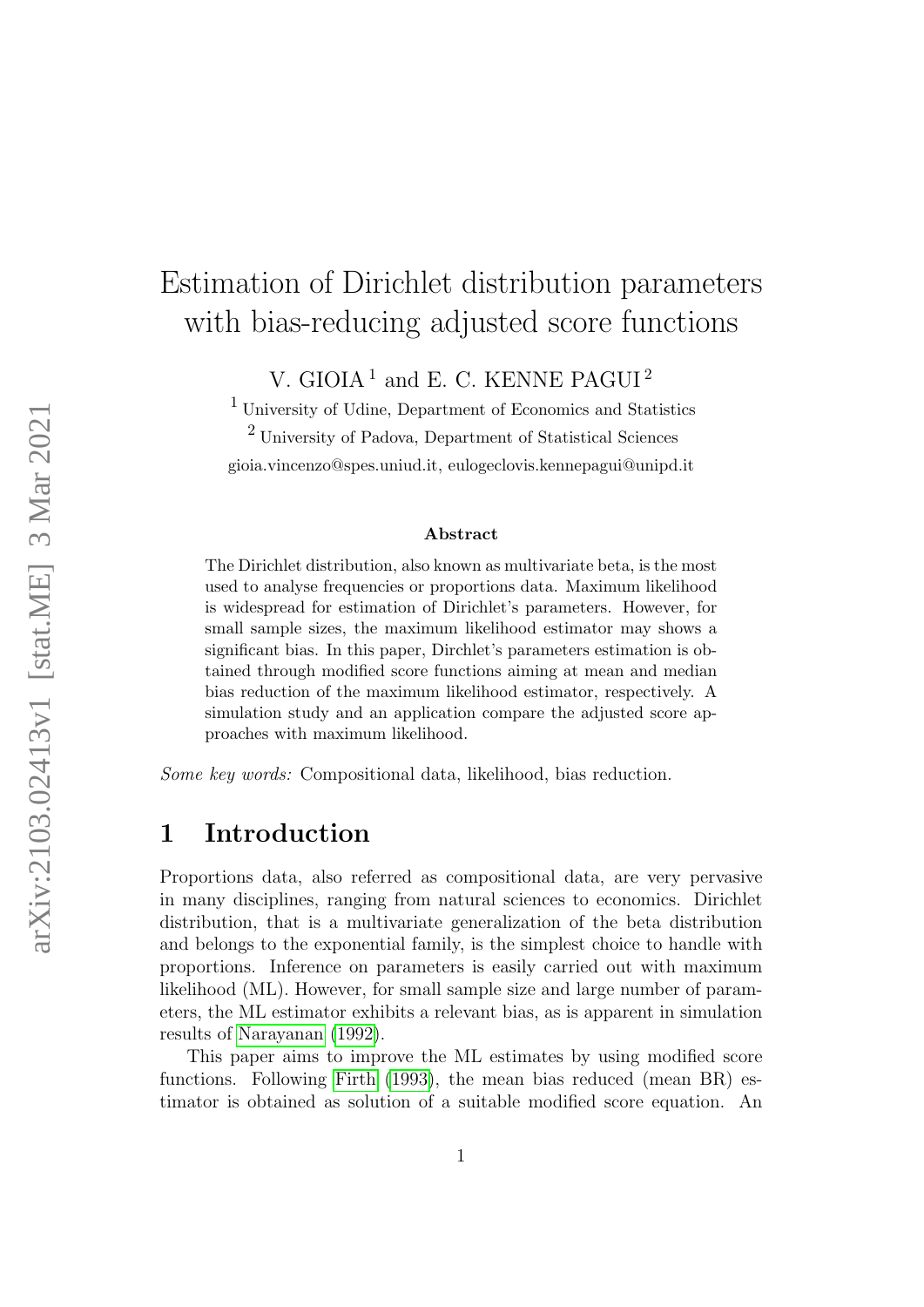alternative modified score function, proposed by [Kenne Pagui et al. \(2017\)](#page-5-1), aims at median bias reduction (median BR). Mean BR estimator has smaller mean bias than ML and equivariant under linear transformations of the parameters, whereas median BR estimator is componentwise third-order median unbiased in the continuous case and equivariant under componentwise monotone reperameterizations. We study the proposed adjusted score methods through a simulation study and an application, comparing their performance with respect to ML.

#### 2 Dirichlet distribution

Let  $y_i = (y_{i1}, \ldots, y_{im})^\top$ ,  $i = 1, \ldots, n$ , be independent realizations of the mdimensional Dirichlet random vectors parameterized by  $\alpha = (\alpha_1, \ldots, \alpha_m)^\top$ , with  $\alpha_k > 0$ ,  $k = 1, \ldots, m$ . The probability density function of  $Y_i \sim Dir(\alpha)$ is

$$
f_{Y_i}(y_i; \alpha) = \frac{\Gamma(\sum_{j=1}^m \alpha_j)}{\prod_{j=1}^m \Gamma(\alpha_j)} \prod_{j=1}^m y_{ij}^{\alpha_j - 1}
$$

with  $y_{ik} > 0$ ,  $k = 1, ..., m$ , and  $\sum_{j=1}^{m} y_{ij} = 1$ . The log-likelihood is

$$
\ell(\alpha) = n \left\{ \log \Gamma(s) - \sum_{j=1}^{m} \log \Gamma(\alpha_j) + \sum_{j=1}^{m} \alpha_j z_j \right\},\,
$$

where  $z_j = \left(\sum_{i=1}^n \log y_{ij}\right)/n$ . The log-likelihood is globally concave and the ML estimate needs to be obtained numerically. Parameter estimation is usually carried out through a Fisher scoring-type algorithm with a sensible choice of the starting value. [Wicker et al. \(2008\)](#page-6-1)'s proposal seems to be a stable initialisation.

#### 3 Modified score functions

For a general parametric model with m-dimensional parameter  $\alpha$  and loglikelihood  $\ell(\alpha)$ , based on a sample of size n, let  $U_r = U_r(\alpha) = \partial \ell(\alpha)/\partial \alpha_r$ be the r-th component of the score function  $U(\alpha)$ ,  $r = 1, \ldots, m$ . Let  $j(\alpha) = -\partial^2 \ell(\alpha) / \partial \alpha \partial \alpha^\top$  be the observed information and  $i(\alpha) = E_\alpha \{j(\alpha)\}\$ the expected information.

In order to reduce the bias of the ML estimator, [Firth \(1993\)](#page-5-0) proposes a suitable modified score aiming at mean BR, of the form

$$
\tilde{U}(\alpha) = U(\alpha) + A^*(\alpha),
$$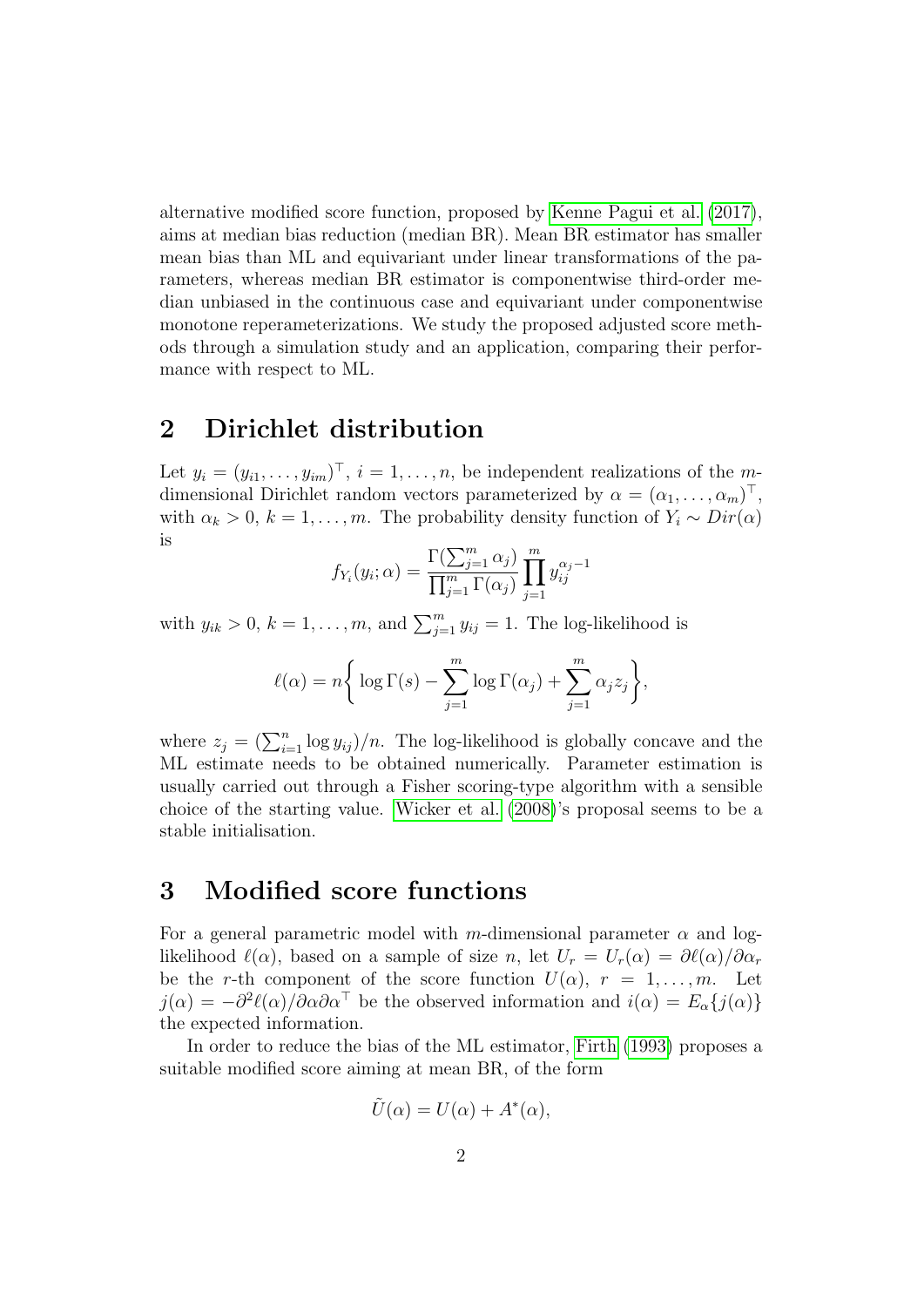where the vector  $A^*(\alpha)$  has components  $A_r^* = \frac{1}{2}$  $\frac{1}{2}$ tr $\{i(\alpha)^{-1}[P_r+Q_r]\},\$  with  $P_r =$  $E_{\alpha}\lbrace U(\alpha)U(\alpha)^{\top}U_r\rbrace$  and  $Q_r = E_{\alpha}\lbrace -j(\alpha)U_r\rbrace$ ,  $r = 1, \ldots, m$ . The resulting estimator,  $\hat{\alpha}^*$ , has a mean bias of order  $O(n^{-2})$ , less than  $O(n^{-1})$  of the ML estimator.

A competitor estimator,  $\tilde{\alpha}$ , with accurate median centering property is obtained as solution of the estimating equation based on the modified score [\(Kenne Pagui et al., 2020\)](#page-5-2)

$$
\tilde{U}(\alpha) = U(\alpha) + \tilde{A}(\alpha),
$$

with  $\tilde{A}(\alpha) = A^*(\alpha) - i(\alpha)F(\alpha)$ . The vector  $F(\alpha)$  has components  $F_r =$  $[i(\alpha)^{-1}]_r^{\dagger} \tilde{F}_r$ , where  $\tilde{F}_r$  has elements  $\tilde{F}_{r,t} = \text{tr}\{h_r[(1/3)P_t + (1/2)Q_t]\}, r, t =$ 1,...,*m*, with the matrix  $h_r$  obtained as  $h_r = \{ [i(\alpha)^{-1}]_r [i(\alpha)^{-1}]_r^T \}/i^{rr}(\alpha)$ ,  $r = 1, \ldots, m$ . Above, we denoted by  $[i(\alpha)^{-1}]_r$  the r-th column of  $i(\alpha)^{-1}$  and by  $i^{rr}(\alpha)$  the  $(r, r)$  element of  $i(\alpha)^{-1}$ .

In the continuous case, each component of  $\tilde{\alpha}$ ,  $\tilde{\alpha}_r$ ,  $r = 1, \ldots, m$ , is median unbiased with error of order  $O(n^{-3/2})$ , i.e.  $Pr_{\alpha}(\tilde{\alpha}_r \leq \alpha_r) = \frac{1}{2} + \frac{1}{2}$  $O(n^{-3/2})$ , compared with  $O(n^{-1/2})$  of ML estimator. Both  $\hat{\alpha}^*$  and  $\tilde{\alpha}$  have the same asymptotic distribution as that of the ML estimator, that is  $\hat{\alpha} \sim$  $\mathcal{N}_m(\alpha,i(\alpha)^{-1}).$ 

## 4 Bias reduction in Dirichlet regression models

Mean and median bias reduction have been extended to Dirichlet regression models. Following [Maier \(2014\)](#page-6-2), we obtained the needed quantities for the adjusted score equations considering two parameterization of the Dirichlet's distribution, referred as common and alternative parameterization. Extensive simulation studies and applications will appear in a subsequent work.

#### 5 Simulation study

Through a simulation study, with small sample size settings, we compared the performance of the ML, mean and median BR estimators,  $\hat{\alpha}$ ,  $\hat{\alpha}^*$  and  $\tilde{\alpha}$ , respectively. The estimators are compared in terms of empirical probability of underestimation (PU), estimated relative mean bias (RB), and empirical coverage of the 95% Wald-type confidence interval (WALD). The three performance measures are expressed in percentages.

We consider the sample sizes  $n = 10, 20, 40,$  and, for each of 10000 replications, we draw samples of independent observations from 3-dimensional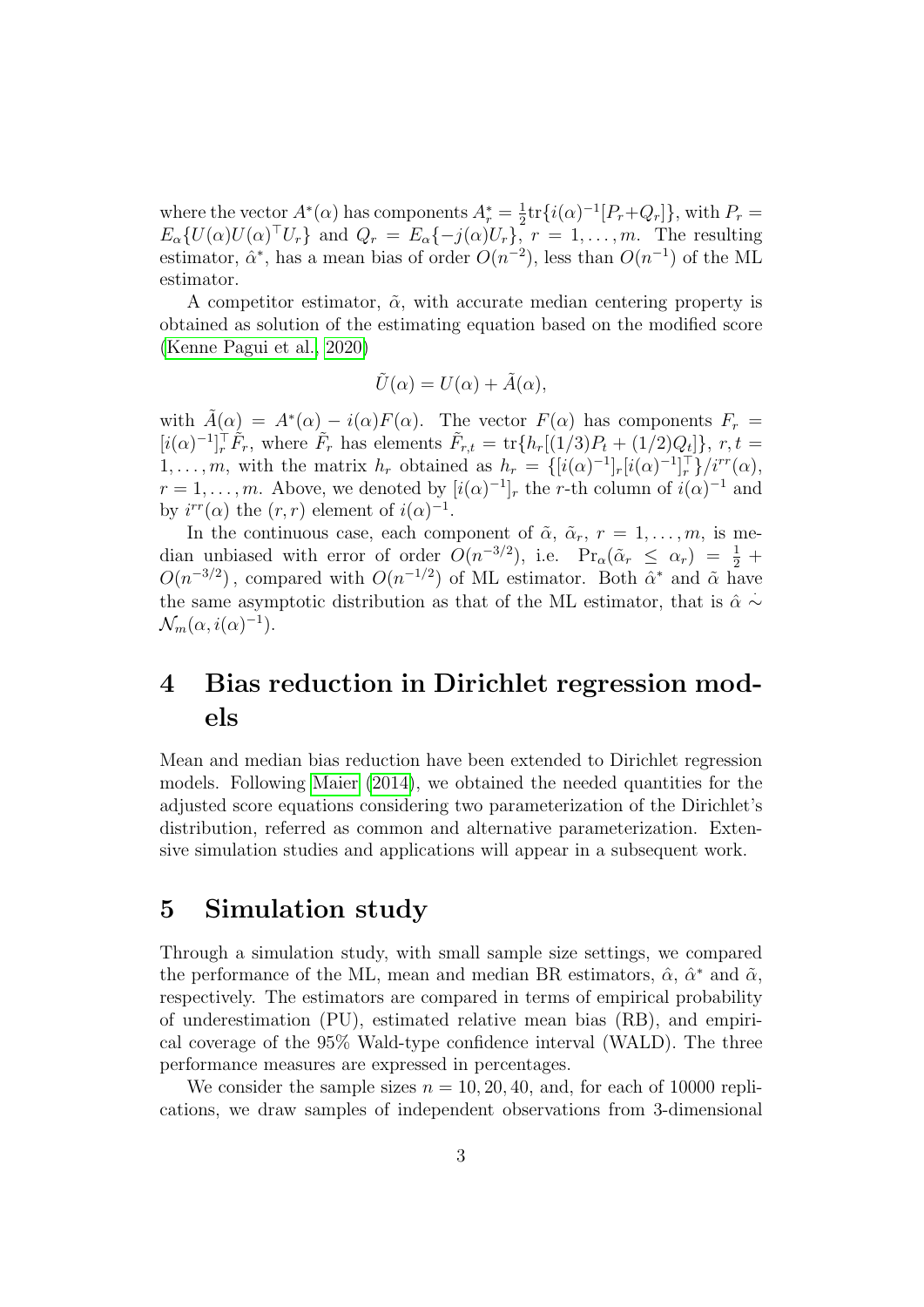|          |                    |            | $n=10$    |           |            | $n=20$    |                      |            | $n=40$   |             |
|----------|--------------------|------------|-----------|-----------|------------|-----------|----------------------|------------|----------|-------------|
|          | $\alpha$           | ${\rm PU}$ | RB        | WALD      | ${\rm PU}$ | RB        | <b>WALD</b>          | ${\rm PU}$ | RB       | <b>WALD</b> |
| S1       | $\hat{\alpha}_1$   | 40.89      | 20.89     | 96.34     | 43.19      | 9.23      | 95.69                | 44.40      | 4.39     | 95.63       |
|          | $\hat{\alpha}_1^*$ | 60.87      | $-0.17$   | $90.25\,$ | 56.75      | 0.01      | 92.75                | 54.30      | $0.05\,$ | 94.09       |
|          | $\tilde{\alpha}_1$ | 50.26      | 10.39     | 94.31     | 49.54      | 4.69      | 94.75                | 49.11      | $2.27\,$ | 95.04       |
|          | $\hat{\alpha}_2$   | 40.77      | 21.08     | 96.12     | 43.21      | $9.39\,$  | 95.79                | 45.16      | 4.48     | 95.48       |
|          | $\hat{\alpha}_2^*$ | 60.32      | $-0.03$   | 89.67     | 57.29      | $0.16\,$  | $92.92\,$            | 55.09      | $0.13\,$ | 94.11       |
|          | $\tilde{\alpha}_2$ | 50.04      | 10.56     | 94.07     | 49.84      | 4.84      | 94.76                | 49.96      | 2.35     | 95.03       |
|          | $\hat{\alpha}_3$   | 39.93      | 21.13     | 96.54     | 43.40      | $9.24\,$  | 95.82                | 45.32      | 4.50     | 95.19       |
|          | $\hat{\alpha}_3^*$ | 60.55      | $0.02\,$  | $90.35\,$ | 57.71      | $0.02\,$  | 92.97                | 54.87      | $0.15\,$ | 93.84       |
|          | $\tilde{\alpha}_3$ | 49.50      | 10.61     | 94.36     | 50.19      | 4.70      | 94.67                | 49.97      | $2.37\,$ | 94.64       |
| $\rm S2$ | $\hat{\alpha}_1$   | 38.22      | 33.48     | $96.57\,$ | 40.27      | 14.68     | 96.11                | $44.13\,$  | 6.70     | 95.84       |
|          | $\hat{\alpha}_1^*$ | 63.91      | $-0.61$   | 86.97     | 58.66      | 0.40      | 91.61                | 56.60      | $0.15\,$ | 93.70       |
|          | $\tilde{\alpha}_1$ | 49.94      | 16.12     | $93.30\,$ | 49.16      | $7.51\,$  | 94.53                | 50.24      | 3.43     | 95.11       |
|          | $\hat{\alpha}_2$   | 40.40      | 23.22     | 96.23     | 42.71      | 10.15     | 95.88                | 44.03      | $4.92\,$ | 95.23       |
|          | $\hat{\alpha}_2^*$ | 61.35      | $-0.08$   | 89.16     | $57.35\,$  | $0.13\,$  | 92.94                | 54.38      | $0.22\,$ | 93.90       |
|          | $\tilde{\alpha}_2$ | 50.20      | 11.27     | 93.73     | 50.24      | $5.04\,$  | $95.08\,$            | 49.34      | $2.54\,$ | 94.77       |
|          | $\hat{\alpha}_3$   | 42.84      | 15.08     | 96.01     | 45.15      | 6.84      | $\boldsymbol{95.46}$ | 46.63      | $3.23\,$ | 95.51       |
|          | $\hat{\alpha}_3^*$ | 59.75      | $-0.04$   | 91.10     | $56.75\,$  | $0.02\,$  | $93.12\,$            | 54.26      | $-0.02$  | $94.26\,$   |
|          | $\tilde{\alpha}_3$ | 49.77      | $8.26\,$  | $94.54\,$ | 50.02      | $3.80\,$  | 94.81                | 49.99      | 1.79     | 95.23       |
| $\rm S3$ | $\hat{\alpha}_1$   | 33.06      | 26.14     | 96.03     | 38.48      | 11.28     | 95.47                | 42.29      | $5.37\,$ | 95.40       |
|          | $\hat{\alpha}_1^*$ | 59.07      | $0.25\,$  | 89.37     | 56.72      | $-0.14$   | 92.14                | 54.32      | $-0.03$  | 93.67       |
|          | $\tilde{\alpha}_1$ | 49.75      | $9.06\,$  | 92.88     | 50.12      | $3.73\,$  | $\boldsymbol{93.95}$ | 50.01      | 1.80     | 94.61       |
|          | $\hat{\alpha}_2$   | 33.88      | $25.49\,$ | 95.79     | 38.46      | $11.05\,$ | 95.62                | 42.69      | $5.26\,$ | 95.29       |
|          | $\hat{\alpha}_2^*$ | 58.98      | $0.16\,$  | 89.29     | 56.15      | $-0.13$   | 92.31                | 54.24      | $-0.02$  | 93.52       |
|          | $\tilde{\alpha}_2$ | 50.28      | 8.91      | 93.13     | 49.98      | $3.73\,$  | 94.15                | 50.21      | 1.80     | 94.49       |
|          | $\hat{\alpha}_3$   | 35.06      | 23.68     | 96.05     | 39.47      | 10.19     | 95.58                | 42.96      | 4.79     | 95.32       |
|          | $\hat{\alpha}_3^*$ | 58.61      | $0.26\,$  | 89.79     | 56.26      | $-0.13$   | 92.39                | 54.55      | $-0.10$  | 93.90       |
|          | $\tilde{\alpha}_3$ | 49.31      | 8.81      | 93.52     | 49.96      | 3.66      | 94.38                | 50.02      | 1.70     | 94.50       |
| S4       | $\hat{\alpha}_1$   | 33.22      | 25.32     | 96.32     | 38.12      | 10.92     | 95.54                | 41.66      | $5.19\,$ | 95.69       |
|          | $\hat{\alpha}_1^*$ | 58.13      | $0.32\,$  | 89.37     | 56.70      | $-0.12$   | 92.27                | 53.96      | $-0.04$  | 94.04       |
|          | $\tilde{\alpha}_1$ | 49.43      | 8.78      | 93.34     | 50.34      | 3.61      | 94.06                | 49.75      | 1.73     | 94.70       |
|          | $\hat{\alpha}_2$   | 33.26      | 25.32     | 96.34     | 38.43      | 10.98     | 95.34                | 41.50      | 5.18     | 95.17       |
|          | $\hat{\alpha}_2^*$ | 58.25      | 0.32      | 89.46     | 56.33      | $-0.07$   | 92.35                | 54.77      | $-0.05$  | 93.81       |
|          | $\tilde{\alpha}_2$ | 49.16      | 8.78      | 93.31     | 50.15      | 3.67      | 94.08                | 50.21      | 1.72     | 94.59       |
|          | $\hat{\alpha}_3$   | 33.25      | 25.45     | 96.31     | 38.62      | 10.98     | 95.64                | 41.91      | 5.18     | 95.36       |
|          | $\hat{\alpha}_3^*$ | 58.65      | 0.43      | $89.55\,$ | 56.35      | $-0.07$   | 92.65                | 54.85      | $-0.05$  | 94.01       |
|          | $\tilde{\alpha}_3$ | 49.00      | 8.90      | 93.21     | 50.14      | 3.67      | 94.27                | 50.09      | 1.71     | 94.71       |
|          |                    |            |           |           |            |           |                      |            |          |             |

Table 1: Estimation of parameter  $\alpha = (\alpha_1, \alpha_2, \alpha_3)$ . Simulation results for ML  $(\hat{\alpha})$ , mean BR  $(\hat{\alpha}^*)$  and median BR  $(\tilde{\alpha})$  estimators.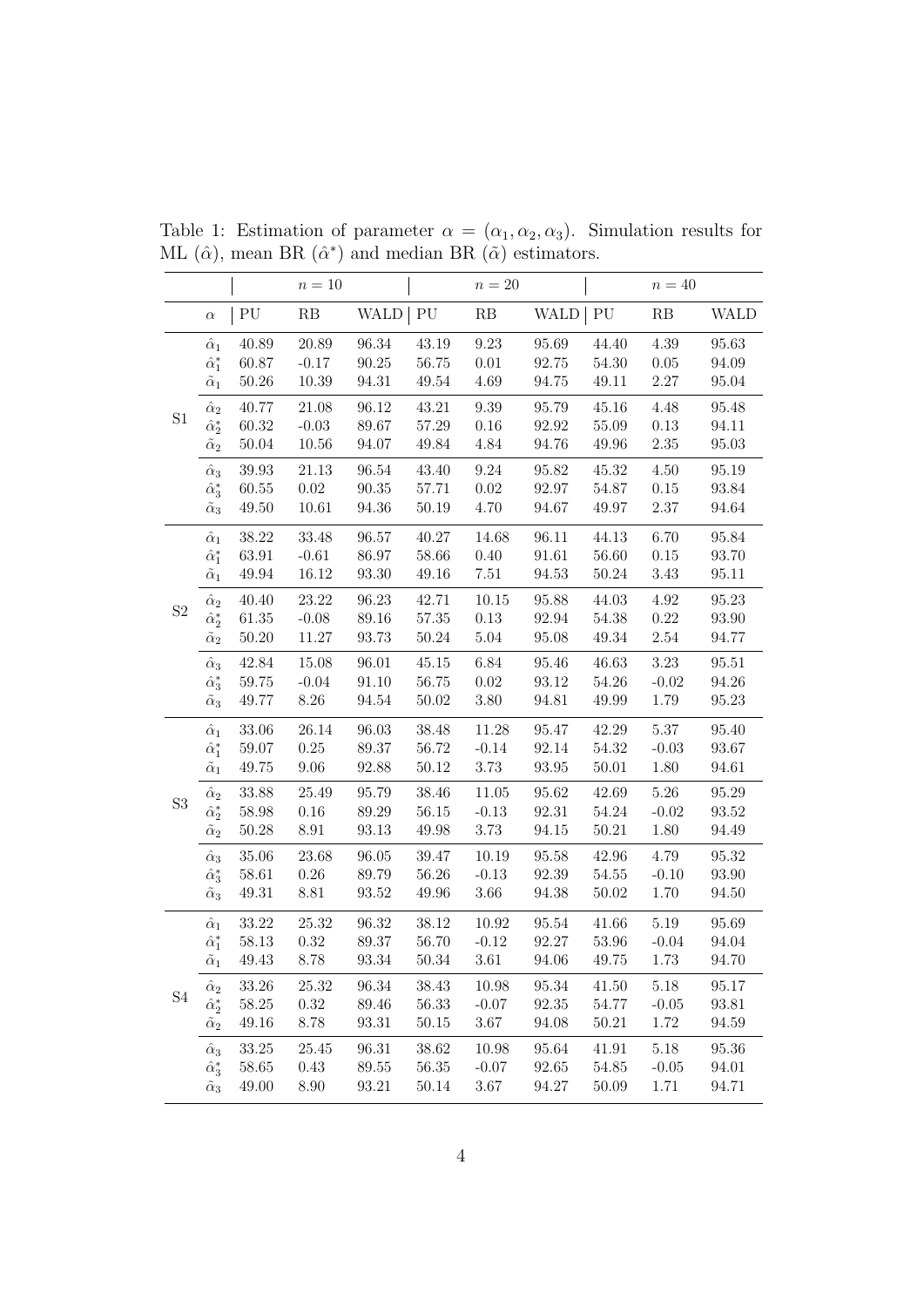Dirichlet random vector, with true parameter value  $\alpha_0$ . Combination of small and large true parameter values with equal and different values are considered. In particular, we perform the study under the settings  $\alpha_0 =$  $(0.25, 0.25, 0.25)$  (S1),  $\alpha_0 = (0.6, 0.3, 0.1)$  (S2),  $\alpha_0 = (12, 6, 2)$  (S3), and  $\alpha_0 = (40/3, 40/3, 40, 3)$  (S4).

Table 1 shows the numerical results of the simulations. For all settings, mean and median BR estimators proved to be remarkably accurate in achieving their own goals, respectively, and are preferable to ML estimators. The poor coverage of the mean BR estimator is implied by the strong shrinkage effect of the estimator, whereas median BR shows empirical coverage closer to nominal values. The good performances of the ML estimator in terms of empirical coverages, especially when compared with mean BR, are overwhelmed by very large estimated relative mean bias and a noteworthy overestimation of the true parameter.

### 6 Application

We consider the serum-protein data of Pekin-ducklings analysed in [Ng et al.](#page-6-3) [\(2011\)](#page-6-3), coming from [Mosimann \(1962\)](#page-6-4). Data concerns blood serum proportions of  $n = 23$  sets of Pekin-ducklings, characterized by having the same diet in each set. For the *i*-th set,  $i = 1, \ldots, 23$ , the proportion of pre-albumin  $(y_{i1})$ , albumin  $(y_{i2})$  and globulin  $(y_{i3})$ , are reported. Ternary plot, in Figure 1, shows in two-dimensions the distibution of  $y_i = (y_{i1}, y_{i2}, y_{i3})^\top$  on the simplex. Data shows that for a small amount of pre-albumina there is about a 50/50 composition of albumin and globulin.



Figure 1: Serum-protein data of Pekin-ducklings. Ternary plot.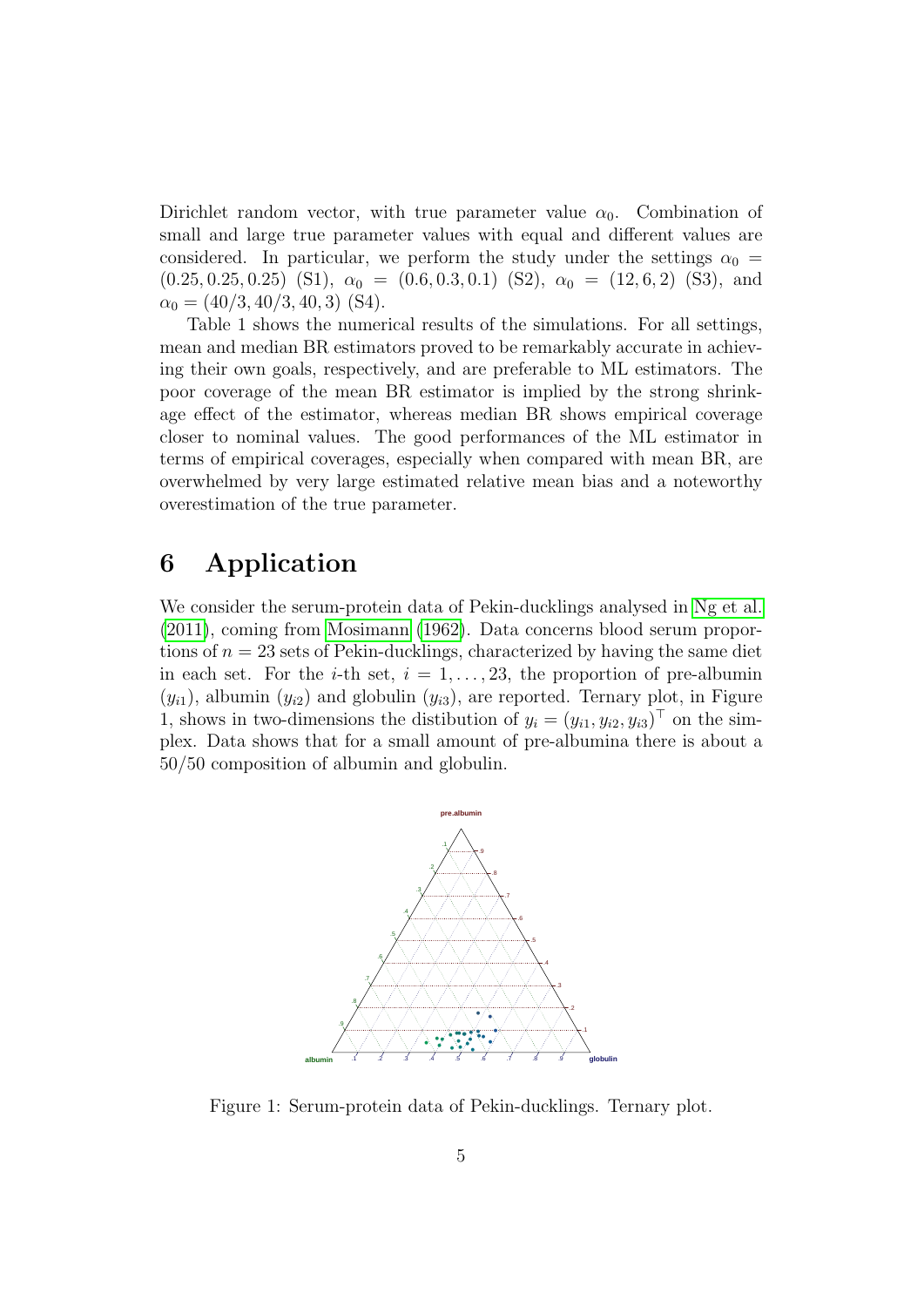Table 2 reports point and interval estimates of the parameters, by using ML, mean and median BR. It is noteworthy the shrinkage effect of the mean BR estimator. Median BR estimates are intermediate between those of mean BR and ML estimates, as well as for the estimated standard errors. As a result of the shrinkage effect of the mean and median BR estimators, the 95% Wald-type confidence intervals for mean BR and median BR are narrower than those of ML.

Table 2: Serum-protein data of Pekin-ducklings. Estimates of parameter  $\alpha = (\alpha_1, \alpha_2, \alpha_3)$ , estimated standard errors and 95% Wald-type confidence intervals (95% Wald CI) using ML, mean and median BR.

| $\alpha$           | Estimate | Standard error | $95\%$ Wald CI  |
|--------------------|----------|----------------|-----------------|
| $\hat{\alpha}_1$   | 3.22     | 0.68           | $1.89 - 4.54$   |
| $\hat{\alpha}_1^*$ | 2.95     | 0.62           | $1.73 - 4.17$   |
| $\tilde{\alpha}_1$ | 3.04     | 0.64           | $1.79 - 4.30$   |
| $\hat{\alpha}_2$   | 20.38    | 4.32           | $11.91 - 28.86$ |
| $\hat{\alpha}_2^*$ | 18.59    | 3.95           | $10.84 - 26.33$ |
| $\tilde{\alpha}_2$ | 19.19    | 4.08           | $11.20 - 27.18$ |
| $\hat{\alpha}_3$   | 21.69    | 4.60           | $12.67 - 30.70$ |
| $\hat{\alpha}_3^*$ | 19.77    | 4.20           | $11.54 - 28.01$ |
| $\tilde{\alpha}_3$ | 20.41    | 4.34           | $11.92 - 28.91$ |

### References

- <span id="page-5-0"></span>Firth, D. (1993). Bias reduction of maximum likelihood estimates. *Biometrika*, **80**,  $27 - 38$ .
- <span id="page-5-1"></span>Kenne Pagui, E. C., Salvan, A. and Sartori N. (2017). Median bias reduction of maximum likelihood estimates. Biometrika, 104, 923 – 938.
- <span id="page-5-2"></span>Kenne Pagui, E. C., Salvan, A. and Sartori N. (2020). Efficient implementation of median bias reduction with applications to general regression